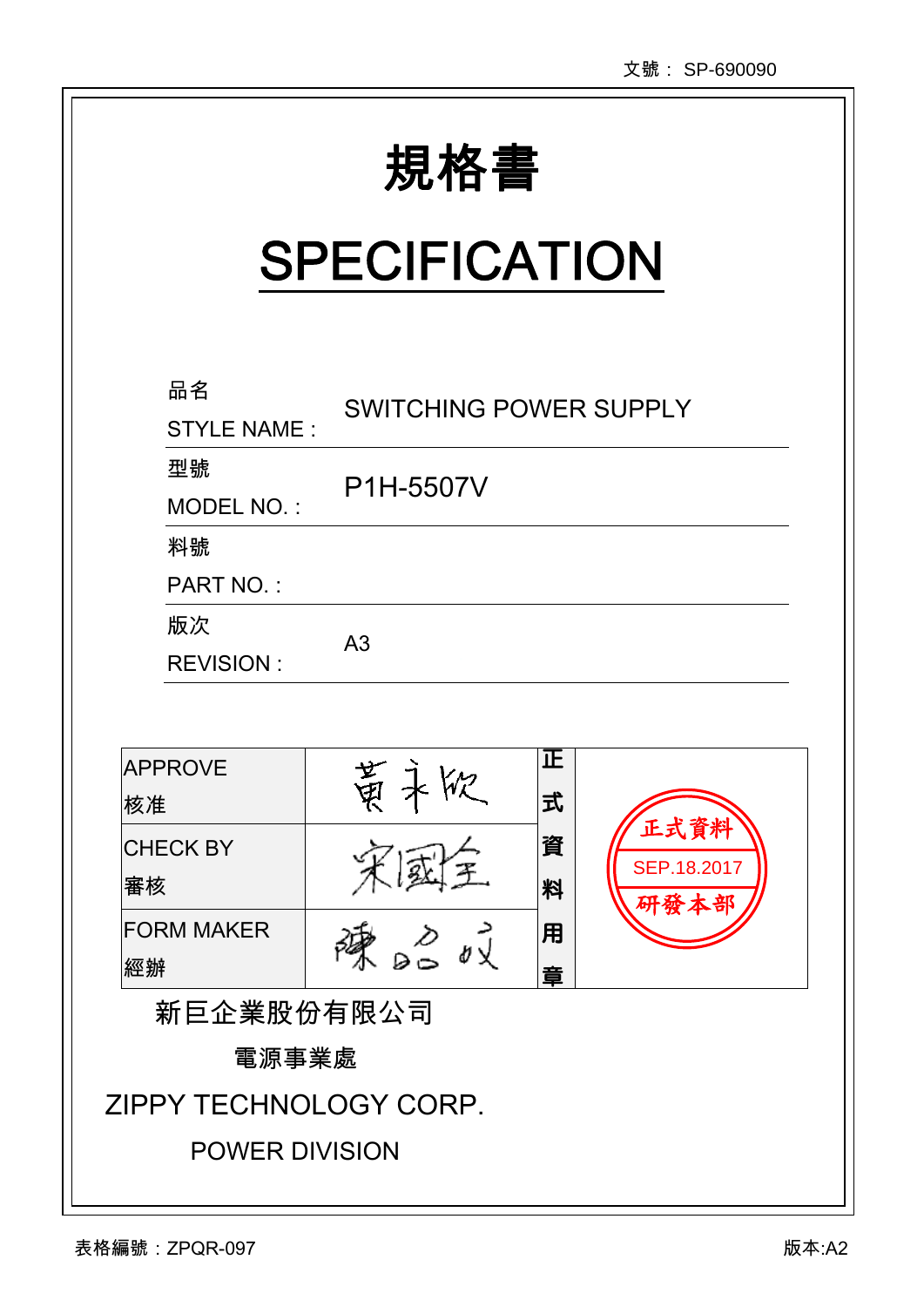# Revision

| Rev. | Page | Item | Date | Description                                 |
|------|------|------|------|---------------------------------------------|
|      |      | 2.4  |      | JUN-26-2009 Modity inrush current           |
| A3   |      | 3.1  |      | SEP-14-2017  DC load requirements Min. load |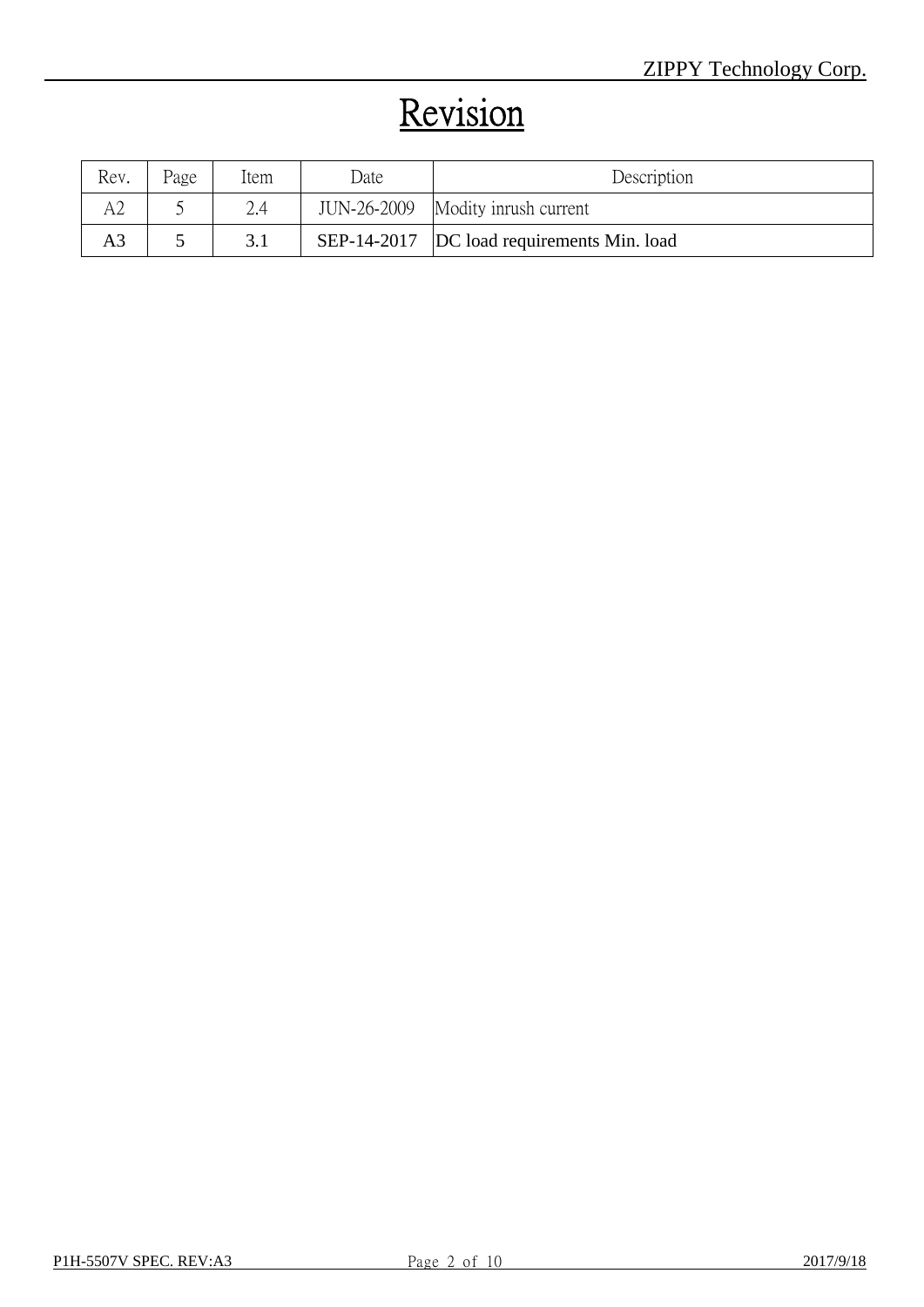# MODEL NO. P1H-5507V

1.0 Scope

- 2.0 Input requirements
	- 2.1 Voltage
	- 2.2 Frequency
	- 2.3 Stead-state current
	- 2.4 Inrush current
	- 2.5 Power factor correction
- 3.0 Output requirements
	- 3.1 DC load requirements
	- 3.2 Regulation and protection
	- 3.3 Ripple and noise
		- 3.3.1 Specification
		- 3.3.2 Ripple voltage test circuit
	- 3.4 Overshoot
	- 3.5 Efficiency
- 4.0 Protection
	- 4.1 Input
	- 4.2 Output
		- 4.2.1 OPP
		- 4.2.2 OVP
		- 4.2.3 OCP
		- 4.2.4 Short
- 5.0 Power supply sequencing
	- 5.1 Turn on
	- 5.2 Hold up time
	- 5.3 Power off sequence
- 6.0 Signal requirements
	- 6.1 Power good (POK)
- 7.0 Environment
	- 7.1 Temperature
	- 7.2 Humidity
	- 7.3 Insulation resistance
	- 7.4 Dielectric withstanding voltage
	- 7.5 Leakage current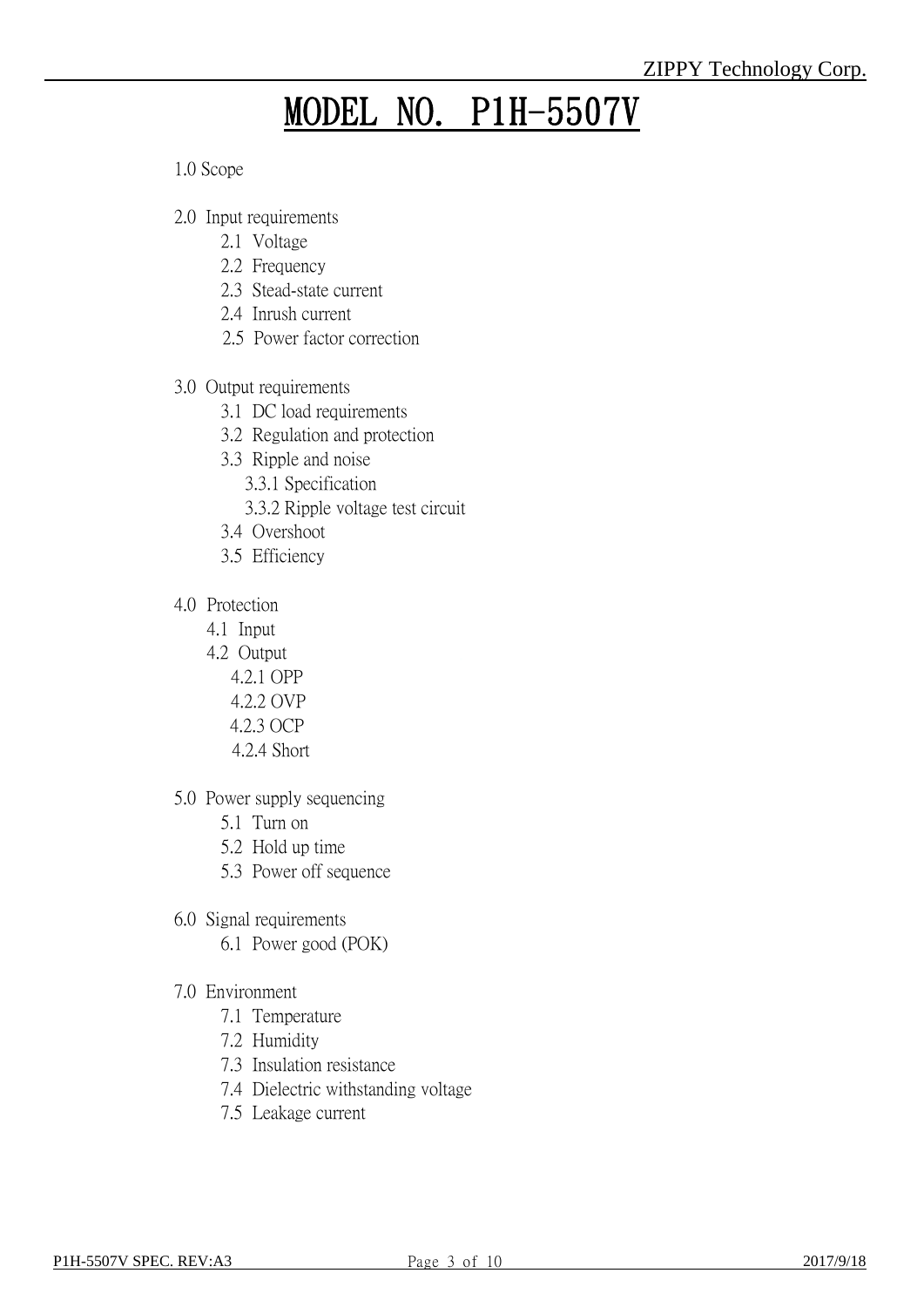- 8.0 Safety
	- 8.1 UL 8.2 CUL
	- 8.3 TUV
	- 8.4 CCC
- 9.0 Reliability
	- 9.1 Burn in
- 10.0 Mechanical requirements 10.1Physical dimension
- 11.0 Output voltage timing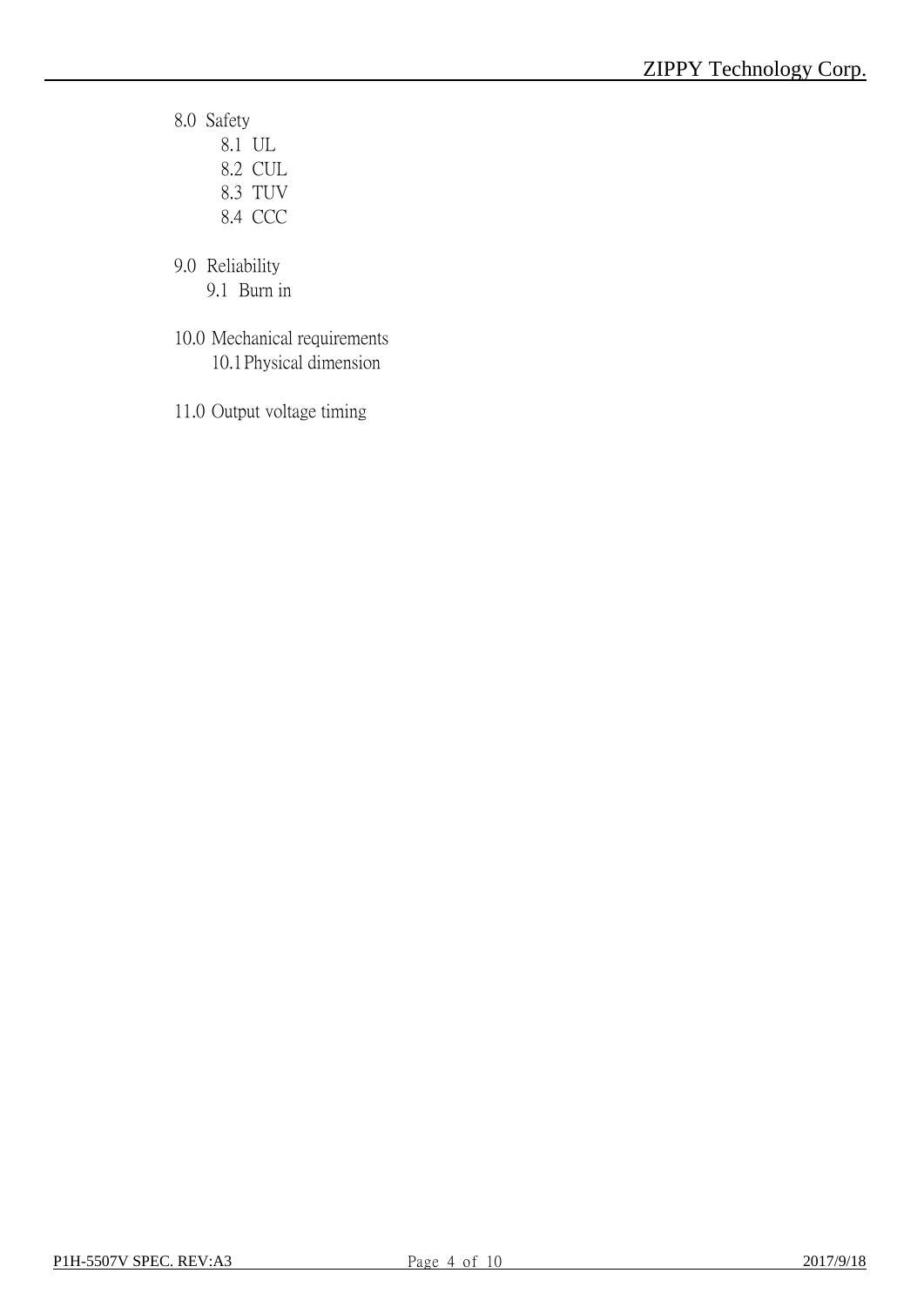## 1.0 Scope

This specification defines the performance characteristics of a grounded, AC input,500 watts, 5 output level power supply. This specification also defines world wide safety requirements and manufactures process test requirements.

## 2.0 Input requirements

- 2.1 Voltage (sinusoidal) :  $100 \sim 240$  VAC full range (With  $\pm 10\%$  tolerance).
- 2.2 Frequency The input frequency range will be  $47\text{hz} \sim 63\text{hz}$ .
- 2.3 Steady-state current 10A/5A at any low/high range input voltage.
- 2.4 Inrush current 20/40Amps @ 115/230 VAC (at 25 degrees ambient cold start )
- 2.5 Power factor correction The power supply shall incorporate universal power input with active power factor correction, which shall reduce line harmonics in accordance with the EN61000-3-2 standards.

PFC can reach the target of 95% @115/230VAC,Full load.

## 3.0 Output requirements

3.1 DC load requirements

| Normal         |      | Load current $(A)$ |        | Regulation tolerance |
|----------------|------|--------------------|--------|----------------------|
| Output voltage | Min. | Max.               | Max.   | Min.                 |
| $+5V$          | 0А   | 25 A               | $+5\%$ | $-5\%$               |
| $+12V$         | 0А   | 40A                | $+5\%$ | $-5\%$               |
| $-12V$         | 0A   | 0.8A               | $+5\%$ | $-5\%$               |
| $+3.3V$        | 0A   | 25A                | $+5\%$ | $-5\%$               |
| $+5Vsb$        | DА   | 3.5A               | $+5\%$ | $-5\%$               |

 $*$  The output current of  $+5V$  and  $+3.3V$  not exceed 35A  $***$ \*\*\* Total power:500W

Note: For dynamic voltage regulation requirements +12V min Loading is 1A.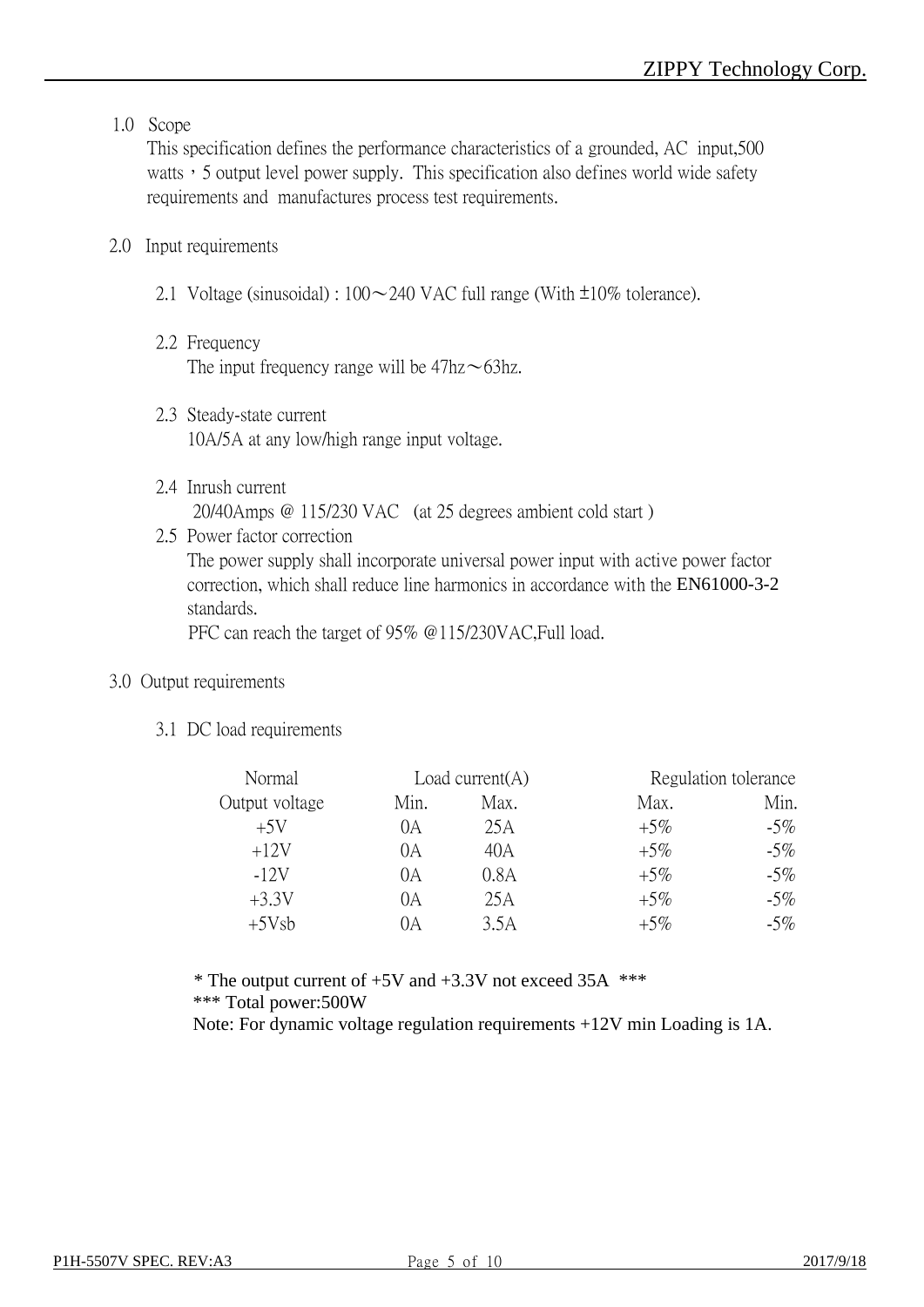## 3.2 Regulation

| Output DC | Line         |
|-----------|--------------|
| voltage   | regulation   |
| $+5V$     | ±50mV        |
| $+12V$    | ±120mV       |
| $-12V$    | $\pm 120$ mV |
| $+3.3V$   | ±50mV        |
| $+5Vsb$   | ±50mV        |

## 3.3 Ripple and noise

3.3.1 Specification

| Parameter | Ripple        | Ripple+Noise  |  |  |
|-----------|---------------|---------------|--|--|
| $+5V$     | $50mV$ (P-P)  | $60mV$ (P-P)  |  |  |
| $+12V$    | $120mV$ (P-P) | $120mV$ (P-P) |  |  |
| $-12V$    | $120mV$ (P-P) | $120mV$ (P-P) |  |  |
| $+3.3V$   | $50mV$ (P-P)  | $60mV$ (P-P)  |  |  |
| $+5Vsb$   | $50mV$ (P-P)  | $60mV$ (P-P)  |  |  |

## 3.3.2 Ripple voltage test circuit



0.1uf is ceramic the other is tantalum. Noise bandwidth is from DC to 20MHz

3.4 Overshoot

Any overshoot at turn on or turn off shall be less 10% of the nominal voltage value, all output shall be within the regulation limit of section 3.2 before issuing the power good signal of section 6.0.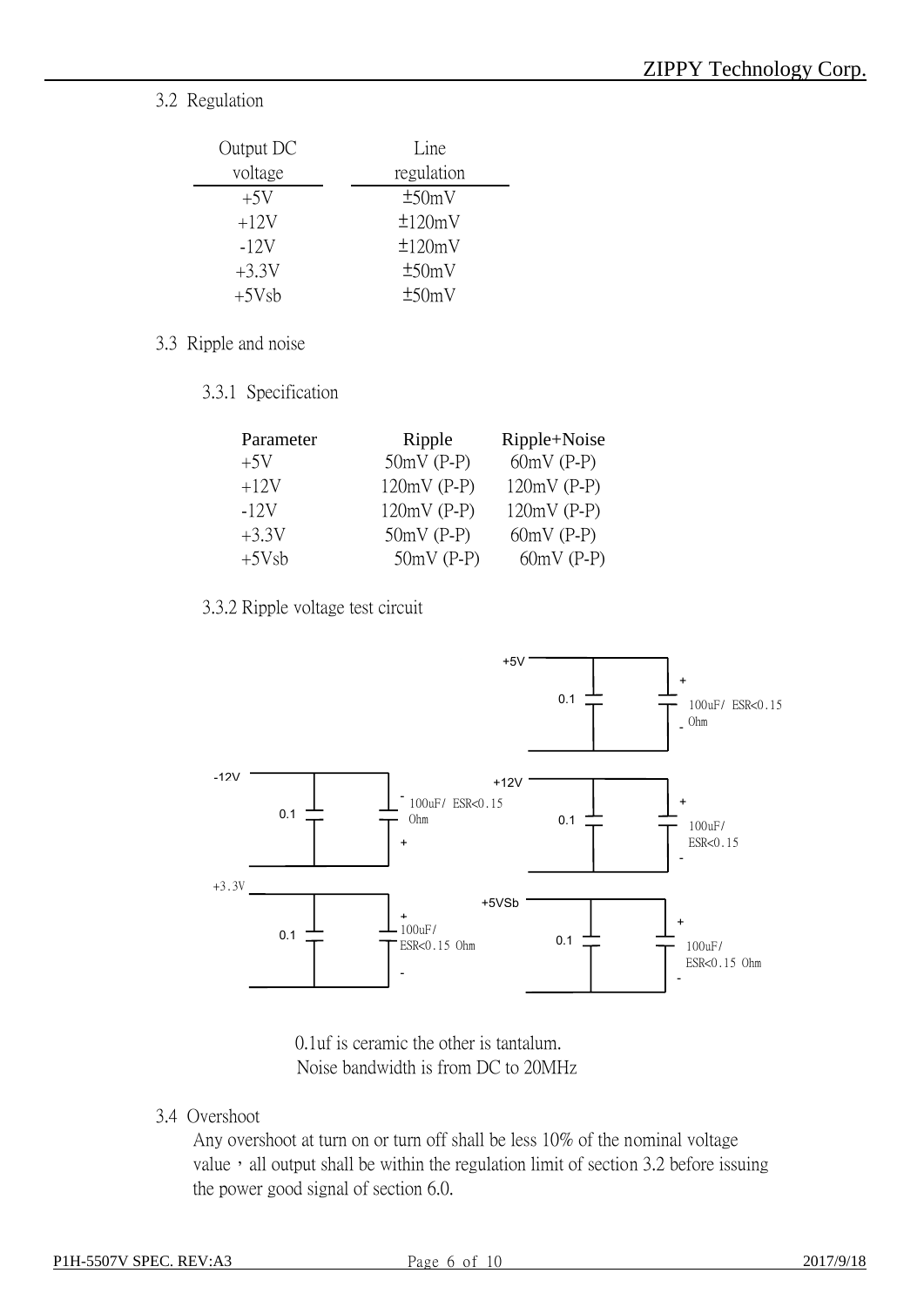## 3.5 Efficiency

Power supply efficiency typical >80% at 115V FULL LOAD

| 20% Max load, Efficiency test condition @ Ambient temperature 30 degrees  |                                                                          |        |        |         |         |                                                                          |                         |                         |
|---------------------------------------------------------------------------|--------------------------------------------------------------------------|--------|--------|---------|---------|--------------------------------------------------------------------------|-------------------------|-------------------------|
|                                                                           | $+12V$                                                                   | $+5V$  | $-12V$ | $+3.3V$ | $+5VSB$ | <b>AC INPUT Voltage</b>                                                  |                         |                         |
| Voltage                                                                   |                                                                          |        |        |         |         | 115V                                                                     | 230V                    |                         |
| Load                                                                      | 5.6A                                                                     | 3.5A   | 0.11A  | 3.5A    | 0.49A   | $>80\%$                                                                  | $>80\%$                 |                         |
|                                                                           |                                                                          |        |        |         |         | 50% Max load, Efficiency test condition @ Ambient temperature 30 degrees |                         |                         |
|                                                                           | $+12V$                                                                   |        | $-12V$ | $+3.3V$ | $+5VSB$ |                                                                          | <b>AC INPUT Voltage</b> |                         |
| Voltage                                                                   |                                                                          | $+5V$  |        |         |         | 115V                                                                     | 230V                    |                         |
| Load                                                                      | 13.99A                                                                   | 8.75A  | 0.28A  | 8.75A   | 1.22A   | $>82\%$                                                                  | $>84\%$                 |                         |
|                                                                           | 80% Max load, Efficiency test condition @ Ambient temperature 30 degrees |        |        |         |         |                                                                          |                         |                         |
|                                                                           |                                                                          |        |        |         | $+3.3V$ |                                                                          |                         | <b>AC INPUT Voltage</b> |
| Voltage                                                                   | $+12V$                                                                   | $+5V$  | $-12V$ |         | $+5VSB$ | 115V                                                                     | 230V                    |                         |
| Load                                                                      | 22.39A                                                                   | 13.99A | 0.45A  | 13.99A  | 1.96A   | $>80\%$                                                                  | $>82\%$                 |                         |
| 100% Max load, Efficiency test condition @ Ambient temperature 30 degrees |                                                                          |        |        |         |         |                                                                          |                         |                         |
| <b>AC INPUT Voltage</b>                                                   |                                                                          |        |        |         |         |                                                                          |                         |                         |
| Voltage                                                                   | $+12V$                                                                   | $+5V$  | $-12V$ | $+3.3V$ | $+5VSB$ | 115V                                                                     | 230V                    |                         |
| Load                                                                      | 27.99A                                                                   | 17.49A | 0.56A  | 17.49A  | 2.45A   | $>80\%$                                                                  | $>82\%$                 |                         |

## 3.6 Typical Distribution of Efficiency

## NOTE:

(The different harness conditions and/or the accuracy of measurement instruments affect the test result of output voltage and efficiency. Harness conditions are such as cable length, wire gauge, the connector types, total harness amounts.)

## 4.0 Protection

4.1 Input (primary)

The input power line must have an over power protection device in accordance with safety requirement of section 8.0

- 4.2 Output (secondary)
	- 4.2.1 Over power protection

The power supply shall provide over power protection on the power supply latches all DC output into a shutdown state. Over power of this type shall cause no damage to power supply, after over load is removed and a power on/off cycle is initiated, the power supply will restart. Trip point total power min.  $110\%$ , max.  $160\%$ .

4.2.2 Over voltage protection

If an over voltage fault occurs, the power supply will latch all  $DC$  output into a shutdown state.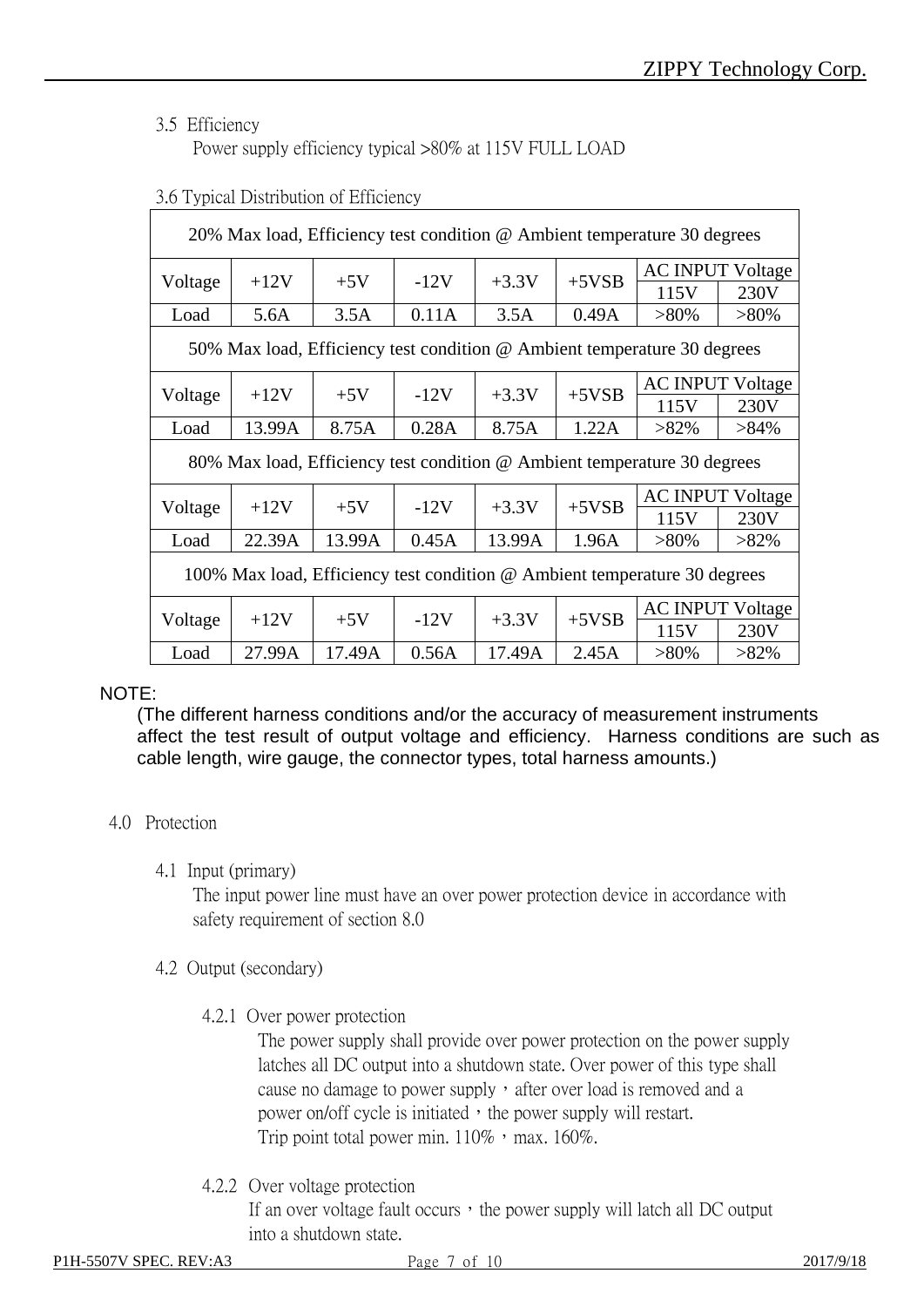|         | Min   | Typical | Max   |
|---------|-------|---------|-------|
| $+3.3V$ | 3.6V  | 4 I V   |       |
| $+5V$   | 5.6V  | 6.1V    | 6.5V  |
| +12V    | 12 IN | 14.31   | 15.0V |

#### 4.2.3 Over current protection

If an over current fault occurs, the power supply will latch all  $DC$  output into a shutdown state.

|         | Min   | Typical | Max   |
|---------|-------|---------|-------|
| $+3.3V$ | 27.5A | 32.5A   | 37.5A |
| $+5V$   | 27.5A | 32.5A   | 37.5A |
| +12V    |       | 52A     | 60A   |

## 4.2.4 Short circuit

- A: A short circuit placed on any DC output to DC return shall cause no damage.
- B: The power supply shall be latched in case any short circuit is taken place at  $+5V, +3.3V, +12V, -12V$ output.
- C: The power supply shall be auto-recovered in case any short circuit is taken place at +5VSB.

## 5.0 Power supply sequencing

- 5.1 Power on (see Fig.1)
- 5.2 Hold up time

When AC source shutdown DC output must be maintain 16msec in regulation limit at. normal input voltage (AC115V)

5.3 Power off sequence (see Fig. 1)

## 6.0 Signal requirements

6.1 Power good signal (see Fig. 1)

The power supply shall provide a "power good" signal to reset system logic, indicate proper operation of the power supply.

At power on, the power good signal shall have a turn on delay of at least 100ms but not greater than 500ms after the output voltages have reached their respective minimum sense levels.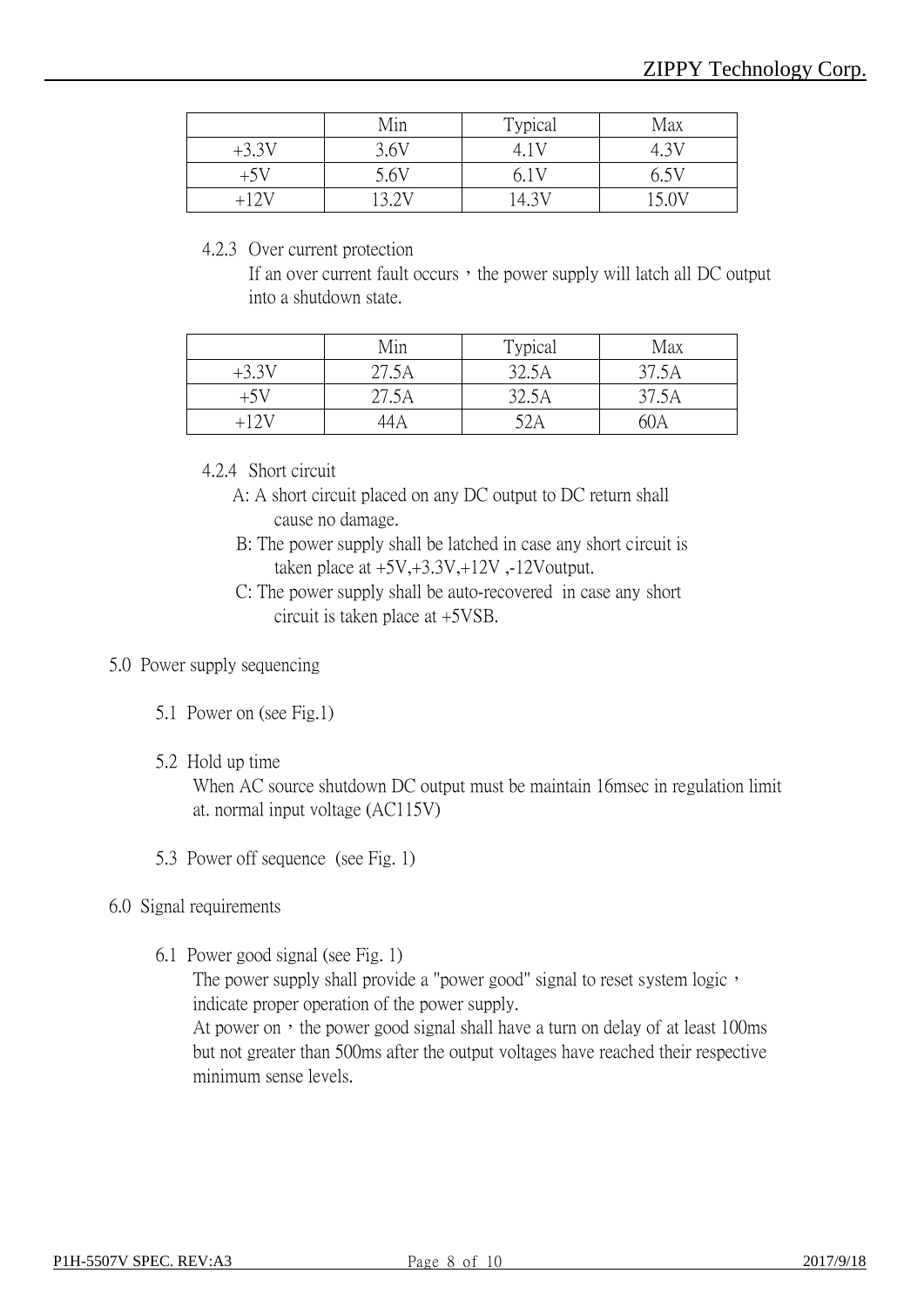## 7.0 Environment

|                 | 7.1 Temperature                             |                                                                                   |
|-----------------|---------------------------------------------|-----------------------------------------------------------------------------------|
|                 | Operating temperature:                      | 0 to 50 degrees centigrade(90 $\sim$ 264 VAC)                                     |
|                 |                                             | Non-Operating temperature: -20 to 80 degrees centigrade                           |
|                 | 7.2 Humidity                                |                                                                                   |
|                 | Operating humidity                          | 20\% to 80\%                                                                      |
|                 | Non-operating humidity                      | 10\% to 90\%                                                                      |
|                 |                                             |                                                                                   |
|                 | 7.3 Insulation resistance                   |                                                                                   |
|                 | Primary to secondary                        | $: 100$ meg. Ohm min. 500 VDC                                                     |
|                 | Primary to FG                               | $: 100$ meg. Ohm min. $500VDC$                                                    |
|                 | 7.4 Dielectric withstanding voltage         |                                                                                   |
|                 | Primary to secondary                        | $: 3000$ VAC for 60 sec.                                                          |
|                 | Primary to FG                               | : 1500 VAC for 60 sec.                                                            |
|                 | For production purpose:                     |                                                                                   |
|                 | Primary to FG                               | :1500VAC for 1 sec.                                                               |
|                 |                                             |                                                                                   |
|                 | 7.5 Leakage current                         |                                                                                   |
|                 | 3.5 mA max. at nominal voltage VAC          |                                                                                   |
| 8.0 Safety      |                                             |                                                                                   |
|                 | 8.1 Underwriters laboratory (UL).           |                                                                                   |
|                 | The power supply designed to meet UL 60950. |                                                                                   |
|                 | 8.2 Canadian standards association (CUL)    |                                                                                   |
|                 |                                             | The power supply designed to meet CSA C22.2 No. 60950.                            |
|                 | 8.3 TUV                                     |                                                                                   |
|                 |                                             | The power supply shall be designed to meet TUV EN-60950.                          |
|                 |                                             |                                                                                   |
|                 | 8.4 CCC Standards                           |                                                                                   |
|                 |                                             | The power supply shall be designed to meet GB9254-2008, GB4943.1-2011,            |
|                 | GB17625.1-2012.                             |                                                                                   |
| 9.0 Reliability |                                             |                                                                                   |
|                 | 9.1 Burn in                                 |                                                                                   |
|                 |                                             | All products shipped to customer must be processed by burn-in. The burn- in shall |
|                 | be performed for 1 hour at full load.       |                                                                                   |
|                 |                                             |                                                                                   |
|                 | 10.0 Mechanical requirements                |                                                                                   |
|                 |                                             | 10.1 Physical dimension : $225 \text{mm}$ (D) x 100mm (W) x 40.5mm (H)            |